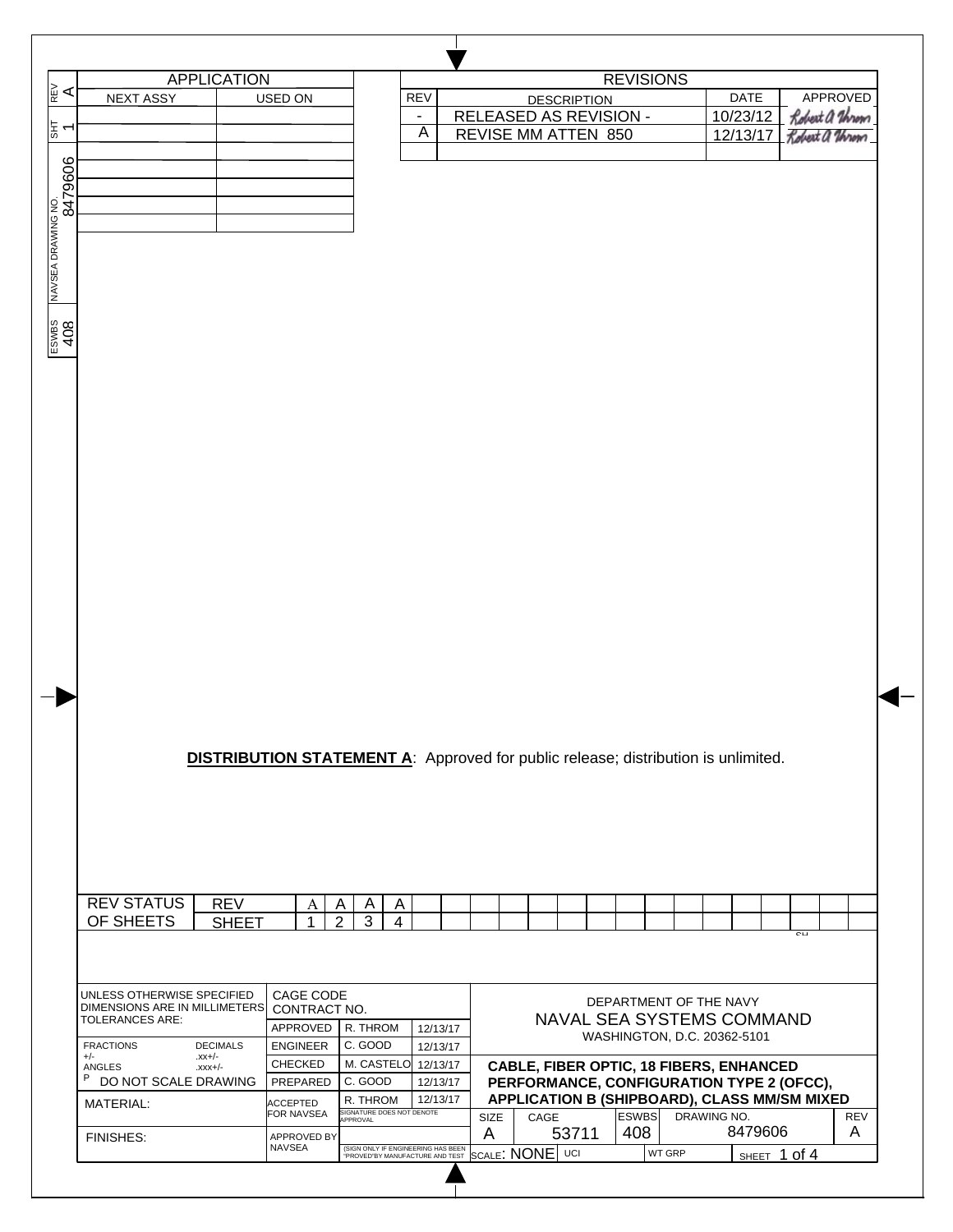|  | Scope. |
|--|--------|
|--|--------|

 $\overline{\phantom{a}}$  $\overline{\phantom{a}}$  $\overline{\phantom{a}}$ 

ะ∝ี

동<br>이

 $\overline{\phantom{a}}$  $\overline{\phantom{a}}$ 

 $\overline{\phantom{a}}$ 

 $\frac{1}{\sqrt{3}}$   $\frac{1}{\sqrt{3}}$   $\frac{1}{\sqrt{3}}$   $\frac{1}{\sqrt{3}}$   $\frac{1}{\sqrt{3}}$   $\frac{1}{\sqrt{3}}$   $\frac{1}{\sqrt{3}}$   $\frac{1}{\sqrt{3}}$   $\frac{1}{\sqrt{3}}$   $\frac{1}{\sqrt{3}}$   $\frac{1}{\sqrt{3}}$   $\frac{1}{\sqrt{3}}$   $\frac{1}{\sqrt{3}}$   $\frac{1}{\sqrt{3}}$   $\frac{1}{\sqrt{3}}$   $\frac{1}{\sqrt{3}}$   $\frac{1}{\sqrt{3}}$ 

ESWBS<br>408

This Navy Drawing contains the detailed requirements for an 18 Fiber, Enhanced Performance, Cable Configuration Type 2 (OFCC), Application B (shipboard), Cable Class MM/SM Mixed cable containing both MM and SM fiber for use on Navy ships and submarines. This mixed cable is based on MIL-PRF-85045/22 and will be implemented in the next revision, MIL-PRF-85045/22A.

MIL-PRF-85045/22A, when published, supersedes this NAVSEA Drawing.

#### **2. Applicable Documents.**

2.1. Government documents.

MIL-PRF-85045 CABLES, FIBER OPTICS, (METRIC), GENERAL SPECIFICATION FOR

MIL-PRF-85045/22 CABLE, FIBER OPTIC, EIGHTEEN FIBERS, CABLE CONFIGURATION TYPE 2 (OFCC), APPLICATION B (SHIPBOARD), CABLE CLASS SM AND MM, (METRIC)

- 2.2. Order of precedence. In the event of a conflict between the contents of this drawing and the references cited herein, the order of precedence shall be as follows:
	- a. This drawing
	- b. MIL-PRF-85045/22
	- c. MIL-PRF-85045
	- d. Other references

Nothing in this document, however, supersedes applicable laws and regulations unless a specific exemption has been obtained.

# **3. Requirements.**

- 3.1. All requirements for the product described herein shall consist of this drawing, MIL-PRF-85045/22 and MIL-PRF-85045.
- 3.2. Design and construction.
	- 3.2.1. Fiber:

-01 Mix configuration:

Nine fibers shall be MM and in accordance with MIL-PRF-49291/6. Nine fibers shall be SM and in accordance with MIL-PRF-49291/7.

Buffer diameter:  $900 \pm 50$  µm.

## 3.2.2. OFCC marking:

-01 Mix configuration:

Each MM OFCC shall be uniquely marked with a number between 1 and 9. Each SM OFCC shall be uniquely marked with a number between 10 and 18.

The form of the marking shall be the printed spelling of the number, followed by a dash, followed by the printed Arabic numeral. The marking shall be applied and repeated every 0.10 m along the OFCC jacket.

#### 3.3. Performance Requirements.

3.3.1. Optical Properties:

Maximum attenuation rate: 5.0 dB/km at  $850 \pm 20$  nm, 2.0 dB/km at  $1300 \pm 20$  nm for class MM fiber. 1.5 dB/km at  $1310 \pm 20$  nm and  $1550 \pm 20$  nm for class SM fiber.

For cables with radiation cross-linked jackets, the change in attenuation rate measurement may be made up to 30 days after cross-linking of the cable jacket.

| <b>SIZE</b> | CAGE<br>53711      | <b>ESWBS</b><br>408 | DRAWING NO.   | 8479606                | <b>REV</b> |
|-------------|--------------------|---------------------|---------------|------------------------|------------|
|             | SCALE: NONE<br>UCI |                     | <b>WT GRP</b> | 2 of 4<br><b>SHEET</b> |            |
|             |                    |                     |               |                        |            |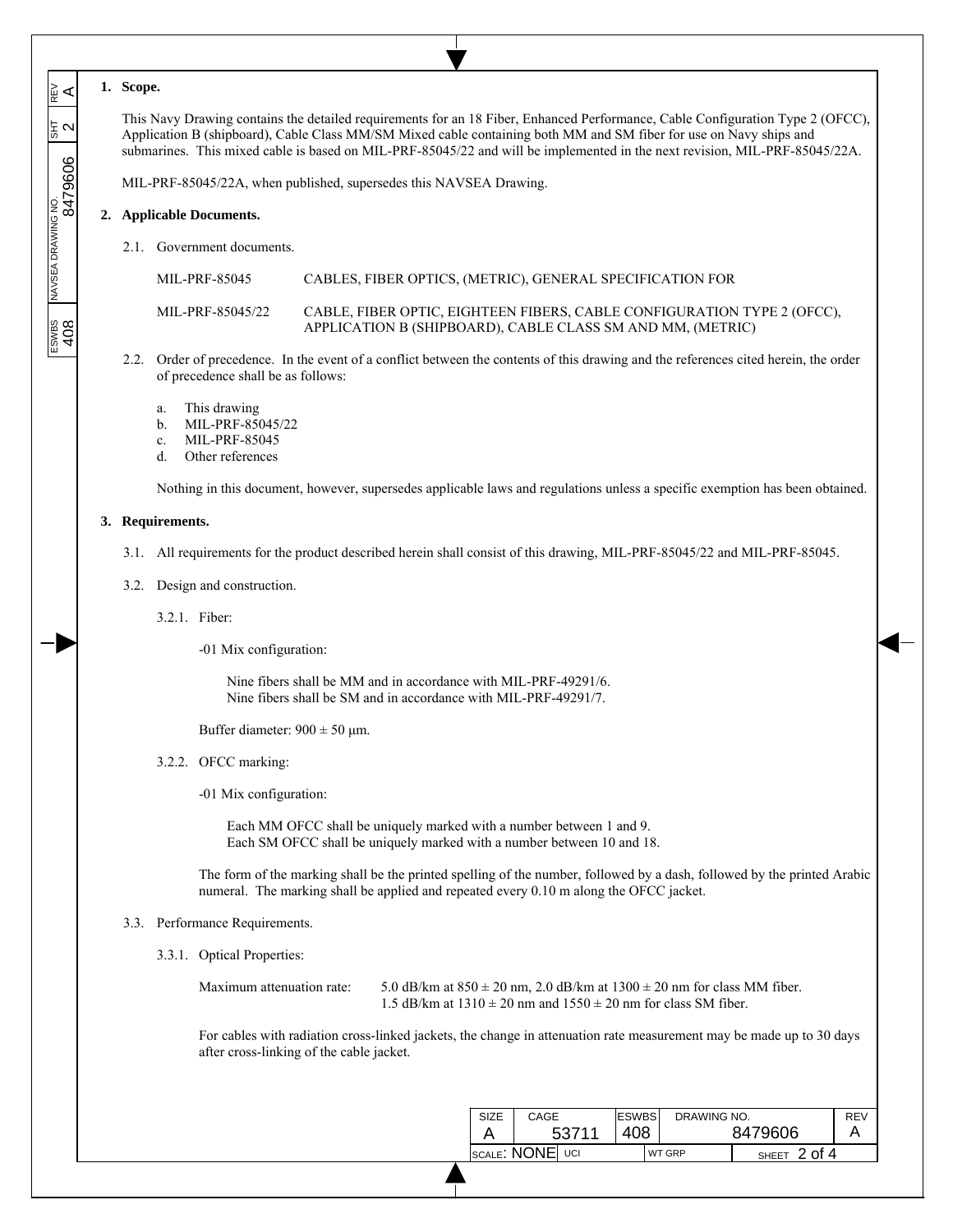#### 3.3.2. Mechanical Properties:

 $\overline{\phantom{a}}$  $\overline{\phantom{a}}$  $\overline{\phantom{a}}$ 

ะ∝ี

 $\overline{\phantom{a}}$  $\overline{\phantom{a}}$ 

 $\overline{\phantom{a}}$ 

 $\frac{1}{\sqrt{1-\frac{1}{8N}}}\sqrt{1-\frac{1}{8N}}$  NAVSEA DRAWING NO.  $\frac{1}{8N}$   $\frac{1}{8N}$ 

 $\frac{2008}{408}$ 

Low temperature flexibility: The exposure temperature shall be -40°C.

Impact: 50 cycles at  $25^{\circ}C \pm 2^{\circ}C$  and 20 cycles at  $-40^{\circ}C \pm 2^{\circ}C$ . Upon final visual examination at all tested temperatures, there shall be no jacket damage such as splitting or cracking.

Cable scraping resistance: 750 cycles.

Cable to cable abrasion: 500 cycles.

3.3.3. Environmental Properties:

Life aging: Applicable, except that the jacket material shall be tested at 175<sup>o</sup>C for 4 hours.

Fluid immersion: Exposure to automobile gasoline and tap water are not required and the following test temperatures shall be used for the fluids indicated in Table I.

| Fluid           | Temperature $(^{\circ}C)$ |
|-----------------|---------------------------|
| Fuel oil        | $98 - 100$                |
| Turbine fuel    | $48 - 50$                 |
| Lubricating oil | $98 - 100$                |

TABLE I. Fluid Immersion.

NOTE: This is not a complete list of fluids. MIL-PRF-85045 provides direction for fluid list and specifications.

Flame extinguishing (and smoke generation): Applicable (including smoke generation). The pass/fail criteria shall be as follows. Cables shall be self-extinguishing and shall not burn to the top of the tray. The total smoke released and the peak smoke release rate shall be not greater than  $95m^2$  and  $0.25m^2/s$ , respectively. The verification method shall be as follows. Cables shall be subjected to the UL Flame Exposure test of UL-1685 in accordance with Measurement 3406 of MIL-STD-1678-3. Specimen length and quantity shall be as specified in UL-1685. The information specified in a through d shall be reported:

- a. Flame temperature.
- b. Period of time between burner shut off and cessation of flame on the specimen.
- c. Overall distance of specimen jacket damage above the burner.
- d. Total smoke released  $(m^2)$  and peak smoke release rate  $(m^2/s)$ .

Smoke generation and flame propagation: Not Applicable.

3.3.4. Chemical Properties:

Cross-link verification: This test is applicable for cables with cross-linked jackets only. The test shall be conducted in accordance with ICEA standard T-28-562 and run at 200°C. The test shall be sequenced after the weathering test in the qualification test sequence and after the fluid immersion test in the group C quality conformance test sequence. The hot creep elongation shall not exceed 100 percent and the hot creep set shall not exceed 10 percent.

3.4. Identification Marking:

The cable shall be marked with the following information:

- a. This Navy Drawing number [i.e. "NAVSEA DWG 8479606"].
- b. Mix configuration identifier [e.g. "-01", indicating nine MM fibers and nine SM fibers].
- c. Description of mix configuration [e.g. " $(18$  Fiber 9 x 62.5/125, 9 x 9/125)"].

Example of identification marking: NAVSEA DWG 8479606-01 (18 Fiber - 9 x 62.5/125, 9 x 9/125)

## **4. Verification.**

- 4.1. Conformance Inspection.
	- 4.1.1. Group A inspection shall be performed in accordance with MIL-PRF-85045/22 and MIL-PRF-85045 on 100 percent of delivered product.

| SIZE            | CAGE |       | <b>ESWBS</b> | DRAWING NO. |                        | REV |
|-----------------|------|-------|--------------|-------------|------------------------|-----|
|                 |      | 53711 | 408          | 8479606     |                        |     |
| SCALE: NONE UCI |      |       |              | WT GRP      | 3 of 4<br><b>SHEET</b> |     |